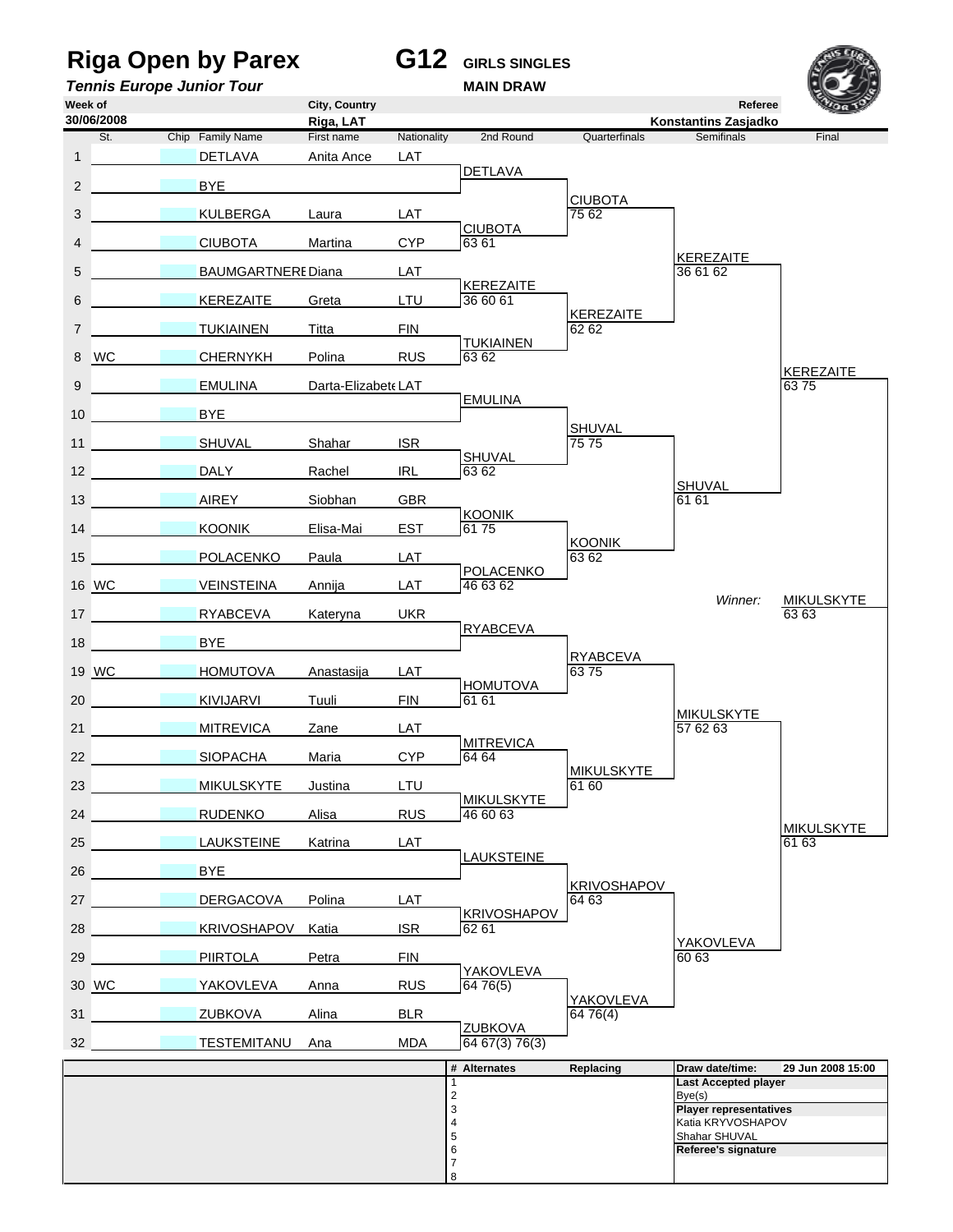### **Riga Open by Parex B12 BOYS SINGLES**

### **Tennis Europe Junior Tour MAIN DRAW**



**Week of City, Country Referee Riga, LAT**<br> **Riga, LAT** Mationality 2nd Round Quarterfinals Semifinals<br>
First name Nationality 2nd Round Quarterfinals Semifinals St. Chip Family Name First name Nationality 2nd Round Quarterfinals Semifinals 1 **MODICA** Sacha GBR BECKMANN<br>GER 63.60 2 BECKMANN David Umpire *a* BECKMANN 3 DA 32 ZUBKOU Maksim BLR 61 61 External <u>ZUBKOU</u><br>LAT 63.61 4 **A 11 Ricards Ricards Ricards** POLONSKIY<br>60 63 5 WC 21 POLONSKIY 11ya RUS POLONSKIY<br>EST 63 62 6 DA 15 LUSTI Oskar EST 63 62 POLONSKIY 7 DA 9 JOKINEN Tero FIN 63 63 LAT JOKINEN 8 **BAN 12 KUZNECOVS** Kirils GOLDENGOREN<br>60 60 9 **DA GOLDENGOREN Tal ISR** GOLDENGOREN<br>62 60 10 **LEMMATS** Marten Oliver EST Umpire *a* GOLDENGOREN 11 NIKLAS-SALMINEN Patrik FIN FIN 76(3) 76(3) External SLOBODKINS<br>LAT 62 62 12 **SLOBODKINS** Arkadijs Umpire *a* GOLDENGOREN 13 DOKSHANIN Daniil RUS 6361 PERVOLARAKIS<br>CYP 36 63 61 14 DA 20 PERVOLARAKIS Michail Umpire *b* KLINGEBIEL 15 BABIKAS Dominykas LTU 63 46 75 ER
BER **BER b** 60 60 16 **KLINGEBIEL Boris GER 60 60** *Winner:* GOLDENGOREN 17 **DA 25 SHWARZMAN Tomer ISR** ISR 275 External SHWARZMAN<br>LAT 75 10 Ret. 18 RIBAKOVS Nikita LAT 75 10 Ret. Umpire *a* SHWARZMAN 19 WC GATAULINS Rustems LAT 76(4) 61 PAPAYLANNIS<br>CYP 60 60 20 DAPAYLANNIS Leandros *<u>OZELIS</u>* 21 STODDER Timo GER 63 60 D<u>OZELIS</u><br>152 26 63 22 **DA 18 OZELIS** Almantas LTU 62 26 63 OZELIS<br>60 60 23 **HYRKKONEN** Pyry FIN RUDENCO<br>GER 6075 24 WC RUDENCO Alexandr OZELIS<br>46 62 61 25 **SIIMAR** Kristofer EST 4662 61 LOSBERGS<br>LAT 60 61 26 **LOSBERGS** Mikus JOKINEN<br>64 61 27 DA 8 JOKINEN Rene FIN 64 61 RUS **64 42 Ret** 28 **POPKO** Dmitrij RUS 64 42 Ret. BUGAILISKIS<br>62.75 29 VAN RIESEN David GER BUGAILISKIS<br>LTU 62 64 30 **BUGAILISKIS** Mantas LTU 62 64 BUGAILISKIS<br>62 63 31 WC 28 SOIFER Daniel LAT LAT **6160** 32 VOZNJARSKIS Pjotrs **# Alternates Replacing Draw date/time: 28 Jun 2008 15:15** 1 **Last Accepted player** 2 All in 2<br>
3<br> **Player representatives**<br>
4<br> **Player representatives**<br> **Player representatives**<br> **Player representatives**<br> **Shahar SHUVAL** Katia KRYVOSHAPOV Shahar SHUVAL 6 **Referee's signature** 7 **30/06/2008**

8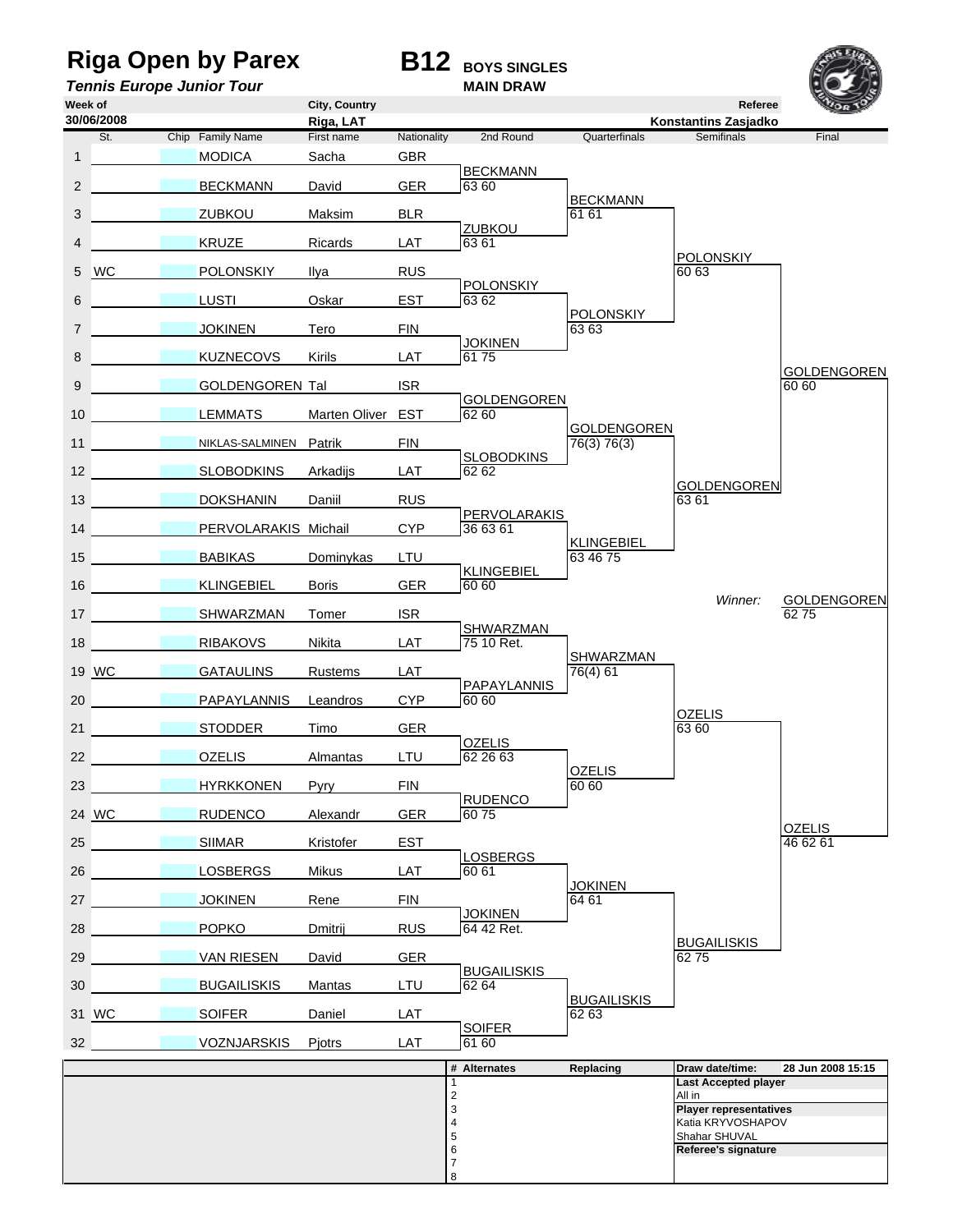

| .<br>.<br>. <u>.</u> | .                             |
|----------------------|-------------------------------|
|                      | <b>Last Accepted team</b>     |
|                      | Bye(s)                        |
|                      | <b>Player representatives</b> |
|                      | Leandros PAPAYLANNIS          |
|                      | Michail PERVOLARAKIS          |
|                      | Referee's signature           |
|                      |                               |
|                      |                               |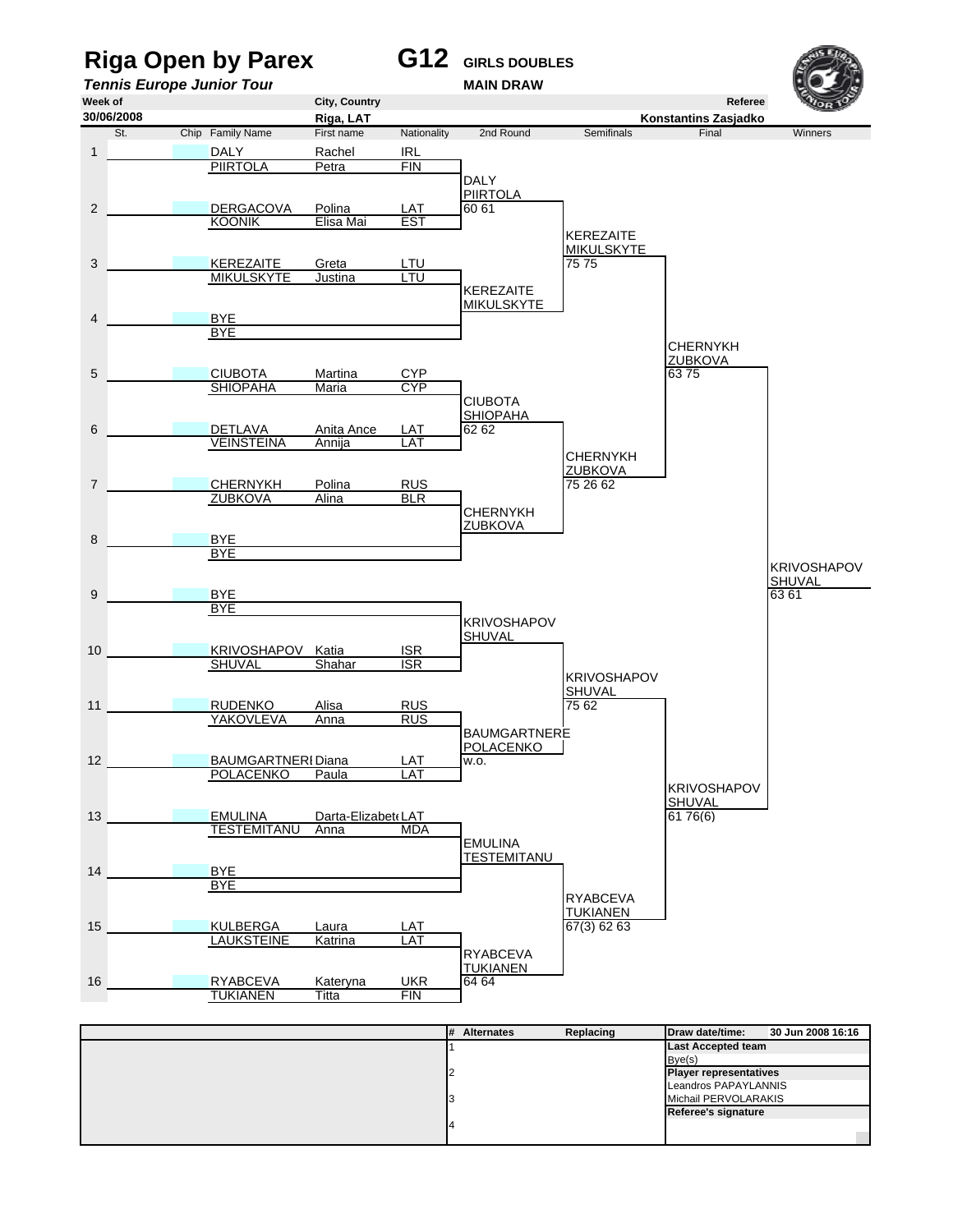## **Riga Open by Parex B12** BOYS DOUBLES





| I# | AILCHIQUES | neplacing | $I$ uaw uale/lilie.           | <b>30 JULI 2000 TO.00</b> |
|----|------------|-----------|-------------------------------|---------------------------|
|    |            |           | <b>Last Accepted team</b>     |                           |
|    |            |           | Bve(s)                        |                           |
|    |            |           | <b>Player representatives</b> |                           |
|    |            |           | Leandros PAPAYLANNIS          |                           |
|    |            |           | Michail PERVOLARAKIS          |                           |
|    |            |           | Referee's signature           |                           |
|    |            |           |                               |                           |
|    |            |           |                               |                           |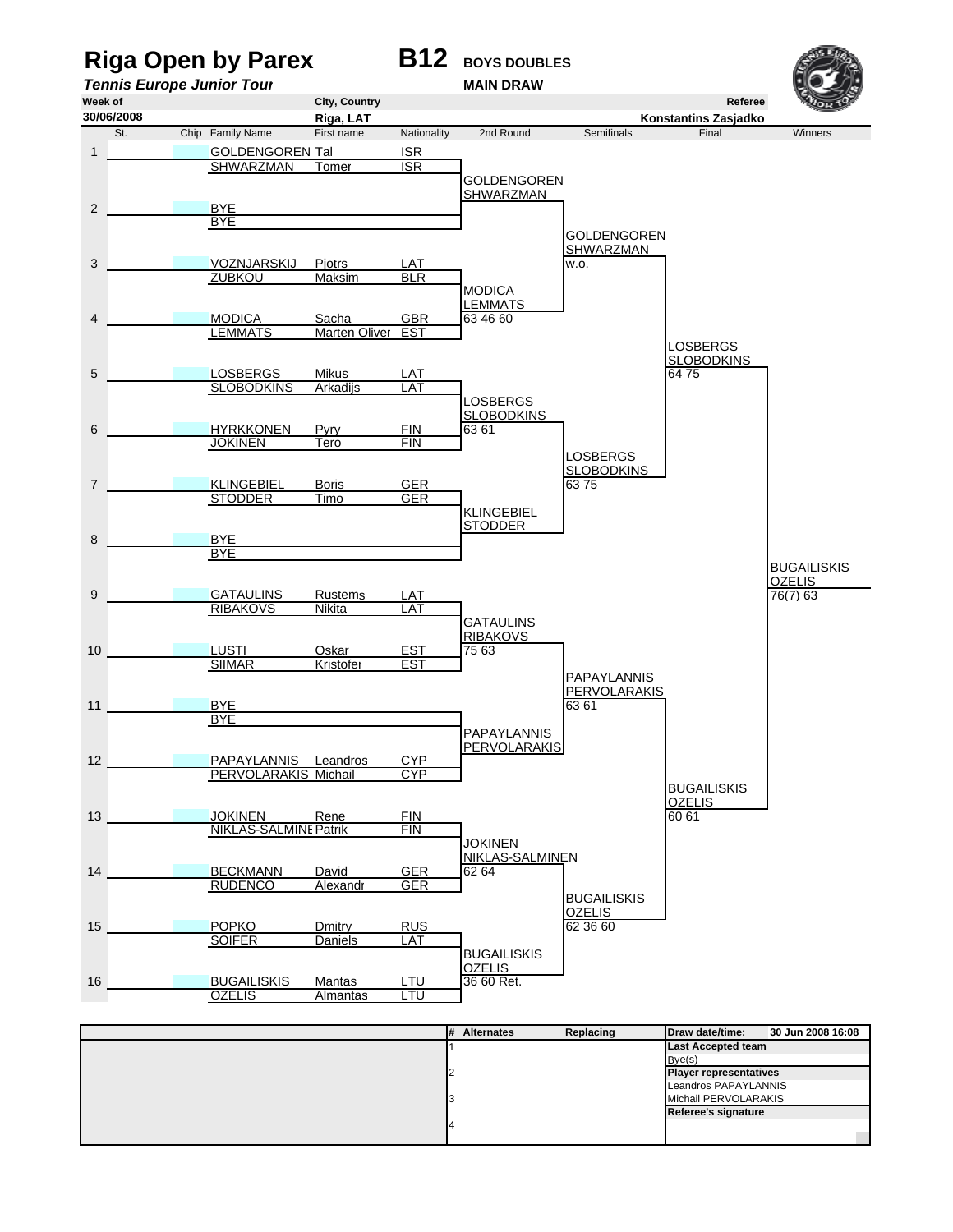# **Riga Open by Parex GIRLS SINGLES**

**Tennis Europe Junior Tour**<br>Week of **1RD CONSOLATION**<br>City. Country Category



|  |  | Draw date/time:               | 03 Jul 2007 15:50 |  |
|--|--|-------------------------------|-------------------|--|
|  |  |                               |                   |  |
|  |  |                               |                   |  |
|  |  | <b>Player representatives</b> |                   |  |
|  |  |                               |                   |  |
|  |  |                               |                   |  |
|  |  | Referee's signature           |                   |  |
|  |  |                               |                   |  |
|  |  | Konstantins Zasjadko          |                   |  |